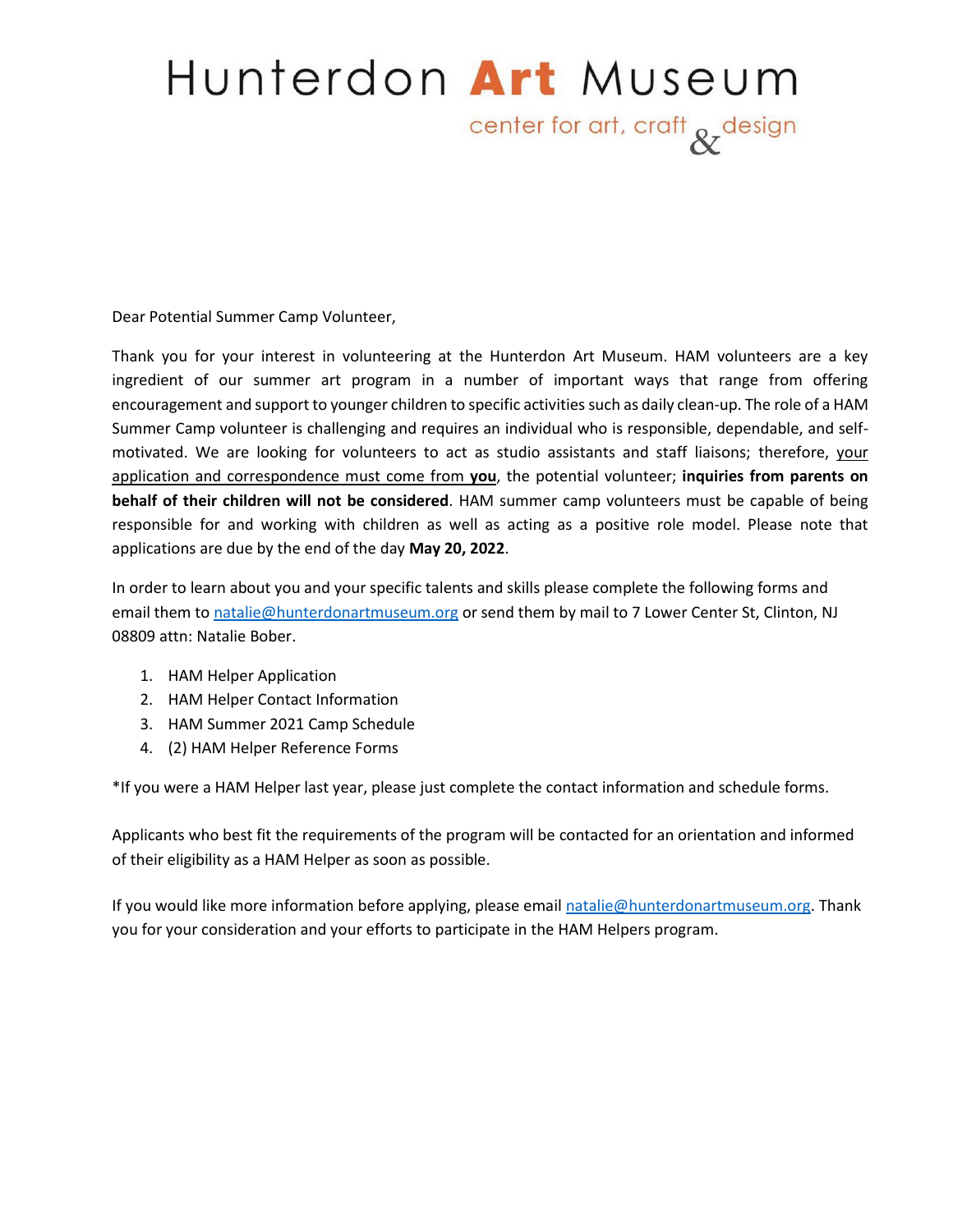# **HAM HELPER CONTACT INFORMATION**

Please Print Legibly

| Telephone # _____________________Cell Phone _________________Email Address__________________________                                                                                                                                                                                                        |  |       |  |     |  |
|-------------------------------------------------------------------------------------------------------------------------------------------------------------------------------------------------------------------------------------------------------------------------------------------------------------|--|-------|--|-----|--|
| Age (must be 16 or older)______Grade Entering______                                                                                                                                                                                                                                                         |  |       |  |     |  |
|                                                                                                                                                                                                                                                                                                             |  |       |  |     |  |
| City                                                                                                                                                                                                                                                                                                        |  | State |  | Zip |  |
|                                                                                                                                                                                                                                                                                                             |  |       |  |     |  |
|                                                                                                                                                                                                                                                                                                             |  |       |  |     |  |
| Business # (Parent/Guardian 1) _______________________________Cell # (Parent/Guardian 1) ___________________________                                                                                                                                                                                        |  |       |  |     |  |
| Business # (Parent/Guardian 2) ______________________________Cell # (Parent/Guardian 2) ____________________________                                                                                                                                                                                        |  |       |  |     |  |
| Please provide the name and number of at least one alternative contact: person (s) who will assume care of HAM<br>Helper if parent is unreachable.                                                                                                                                                          |  |       |  |     |  |
|                                                                                                                                                                                                                                                                                                             |  |       |  |     |  |
|                                                                                                                                                                                                                                                                                                             |  |       |  |     |  |
| List any known allergies/other conditions needing special consideration:                                                                                                                                                                                                                                    |  |       |  |     |  |
|                                                                                                                                                                                                                                                                                                             |  |       |  |     |  |
|                                                                                                                                                                                                                                                                                                             |  |       |  |     |  |
| In case of accident or serious illness, I request that I/we be contacted. I hereby give permission for emergency medical treatment, which will include,<br>but not be limited to, initial diagnostic x-rays and other such procedures as the physician may deem necessary for the preservation of health.   |  |       |  |     |  |
| As part of a camp activity, Helpers may leave the Hunterdon Art Museum building for short walking trips. Destinations will include locations such as<br>the museum terrace, Red Mill property, local Clinton parks, J.J. Scoops, etc. I hereby give my child permission to leave the Museum for the purpose |  |       |  |     |  |

stated above.

\_\_\_\_\_\_\_\_\_\_\_\_\_\_\_\_\_\_\_\_\_\_\_\_\_\_\_\_\_\_\_\_\_\_\_\_\_\_\_\_\_\_\_\_\_\_\_\_\_\_\_\_\_\_\_\_\_\_\_\_\_\_\_\_\_\_\_\_\_\_\_\_\_\_\_\_\_\_\_\_\_\_\_\_\_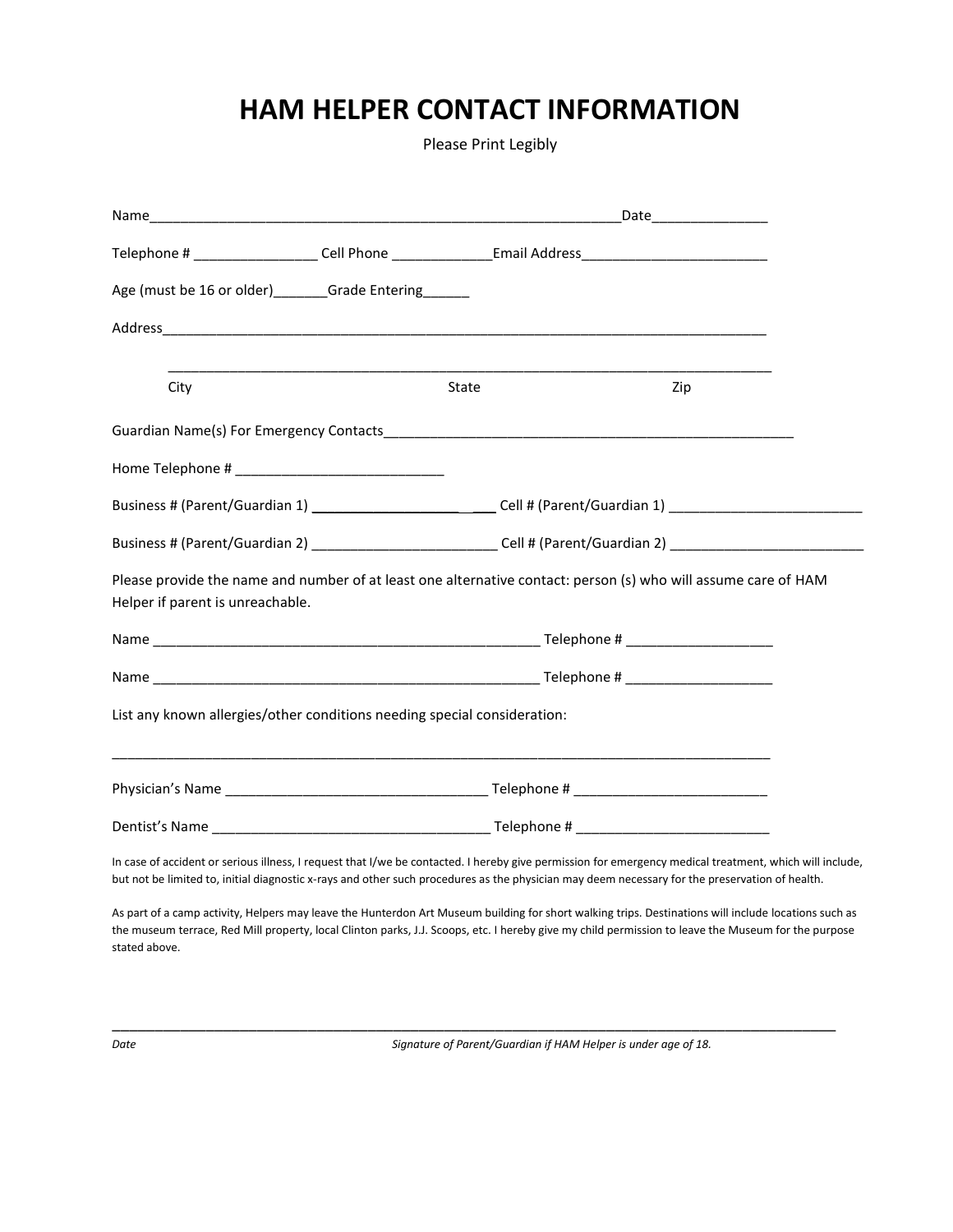### Hunterdon Art Museum center for art, craft & design

## **HAM HELPER APPLICATION**

**What will I be doing as a HAM Helper?** Helpers get an amazing hands-on experience working with children in an art based environment throughout the day. Each day will require a combination of creative people skills combined with the daily activities involved in running an art camp smoothly; from setting up art supplies, assisting campers with their artwork, to cleaning palettes!

\_\_\_\_\_\_\_\_\_\_\_\_\_\_\_\_\_\_\_\_\_\_\_\_\_\_\_\_\_\_\_\_\_\_\_\_\_\_\_\_\_\_\_\_\_\_\_\_\_\_\_\_\_\_\_\_\_\_\_\_\_\_\_\_\_\_\_\_\_\_\_\_\_\_\_\_\_\_\_\_\_\_\_\_\_\_\_\_ \_\_\_\_\_\_\_\_\_\_\_\_\_\_\_\_\_\_\_\_\_\_\_\_\_\_\_\_\_\_\_\_\_\_\_\_\_\_\_\_\_\_\_\_\_\_\_\_\_\_\_\_\_\_\_\_\_\_\_\_\_\_\_\_\_\_\_\_\_\_\_\_\_\_\_\_\_\_\_\_\_\_\_\_\_\_\_\_ \_\_\_\_\_\_\_\_\_\_\_\_\_\_\_\_\_\_\_\_\_\_\_\_\_\_\_\_\_\_\_\_\_\_\_\_\_\_\_\_\_\_\_\_\_\_\_\_\_\_\_\_\_\_\_\_\_\_\_\_\_\_\_\_\_\_\_\_\_\_\_\_\_\_\_\_\_\_\_\_\_\_\_\_\_\_\_\_ \_\_\_\_\_\_\_\_\_\_\_\_\_\_\_\_\_\_\_\_\_\_\_\_\_\_\_\_\_\_\_\_\_\_\_\_\_\_\_\_\_\_\_\_\_\_\_\_\_\_\_\_\_\_\_\_\_\_\_\_\_\_\_\_\_\_\_\_\_\_\_\_\_\_\_\_\_\_\_\_\_\_\_\_\_\_\_\_

\_\_\_\_\_\_\_\_\_\_\_\_\_\_\_\_\_\_\_\_\_\_\_\_\_\_\_\_\_\_\_\_\_\_\_\_\_\_\_\_\_\_\_\_\_\_\_\_\_\_\_\_\_\_\_\_\_\_\_\_\_\_\_\_\_\_\_\_\_\_\_\_\_\_\_\_\_\_\_\_\_\_\_\_\_\_\_\_ \_\_\_\_\_\_\_\_\_\_\_\_\_\_\_\_\_\_\_\_\_\_\_\_\_\_\_\_\_\_\_\_\_\_\_\_\_\_\_\_\_\_\_\_\_\_\_\_\_\_\_\_\_\_\_\_\_\_\_\_\_\_\_\_\_\_\_\_\_\_\_\_\_\_\_\_\_\_\_\_\_\_\_\_\_\_\_\_ \_\_\_\_\_\_\_\_\_\_\_\_\_\_\_\_\_\_\_\_\_\_\_\_\_\_\_\_\_\_\_\_\_\_\_\_\_\_\_\_\_\_\_\_\_\_\_\_\_\_\_\_\_\_\_\_\_\_\_\_\_\_\_\_\_\_\_\_\_\_\_\_\_\_\_\_\_\_\_\_\_\_\_\_\_\_\_\_ \_\_\_\_\_\_\_\_\_\_\_\_\_\_\_\_\_\_\_\_\_\_\_\_\_\_\_\_\_\_\_\_\_\_\_\_\_\_\_\_\_\_\_\_\_\_\_\_\_\_\_\_\_\_\_\_\_\_\_\_\_\_\_\_\_\_\_\_\_\_\_\_\_\_\_\_\_\_\_\_\_\_\_\_\_\_\_\_

**1. What qualities and skills do you have to offer as a potential HAM Helper?**

- **2. What do you hope to gain from this experience?**
- **3. Have you volunteered with the Hunterdon Art Museum in the past? If so, when and what did you enjoy about volunteering here?**

\_\_\_\_\_\_\_\_\_\_\_\_\_\_\_\_\_\_\_\_\_\_\_\_\_\_\_\_\_\_\_\_\_\_\_\_\_\_\_\_\_\_\_\_\_\_\_\_\_\_\_\_\_\_\_\_\_\_\_\_\_\_\_\_\_\_\_\_\_\_\_\_\_\_\_\_\_\_\_\_\_\_\_\_\_\_\_\_ \_\_\_\_\_\_\_\_\_\_\_\_\_\_\_\_\_\_\_\_\_\_\_\_\_\_\_\_\_\_\_\_\_\_\_\_\_\_\_\_\_\_\_\_\_\_\_\_\_\_\_\_\_\_\_\_\_\_\_\_\_\_\_\_\_\_\_\_\_\_\_\_\_\_\_\_\_\_\_\_\_\_\_\_\_\_\_\_ \_\_\_\_\_\_\_\_\_\_\_\_\_\_\_\_\_\_\_\_\_\_\_\_\_\_\_\_\_\_\_\_\_\_\_\_\_\_\_\_\_\_\_\_\_\_\_\_\_\_\_\_\_\_\_\_\_\_\_\_\_\_\_\_\_\_\_\_\_\_\_\_\_\_\_\_\_\_\_\_\_\_\_\_\_\_\_\_ \_\_\_\_\_\_\_\_\_\_\_\_\_\_\_\_\_\_\_\_\_\_\_\_\_\_\_\_\_\_\_\_\_\_\_\_\_\_\_\_\_\_\_\_\_\_\_\_\_\_\_\_\_\_\_\_\_\_\_\_\_\_\_\_\_\_\_\_\_\_\_\_\_\_\_\_\_\_\_\_\_\_\_\_\_\_\_\_

**4. Two references must be completed with these forms. References may be sent separately from other forms if those providing the references wish to send them on their own. Please make sure your name and information is on the references to make it easy to match up with your application. If you are having trouble getting reference forms filled out please contact us.**

#### **ALL FORMS, INCLUDING REFERENCE FORMS, SHOULD BE SENT TO**

**Natalie Bober, Education Coordinator.**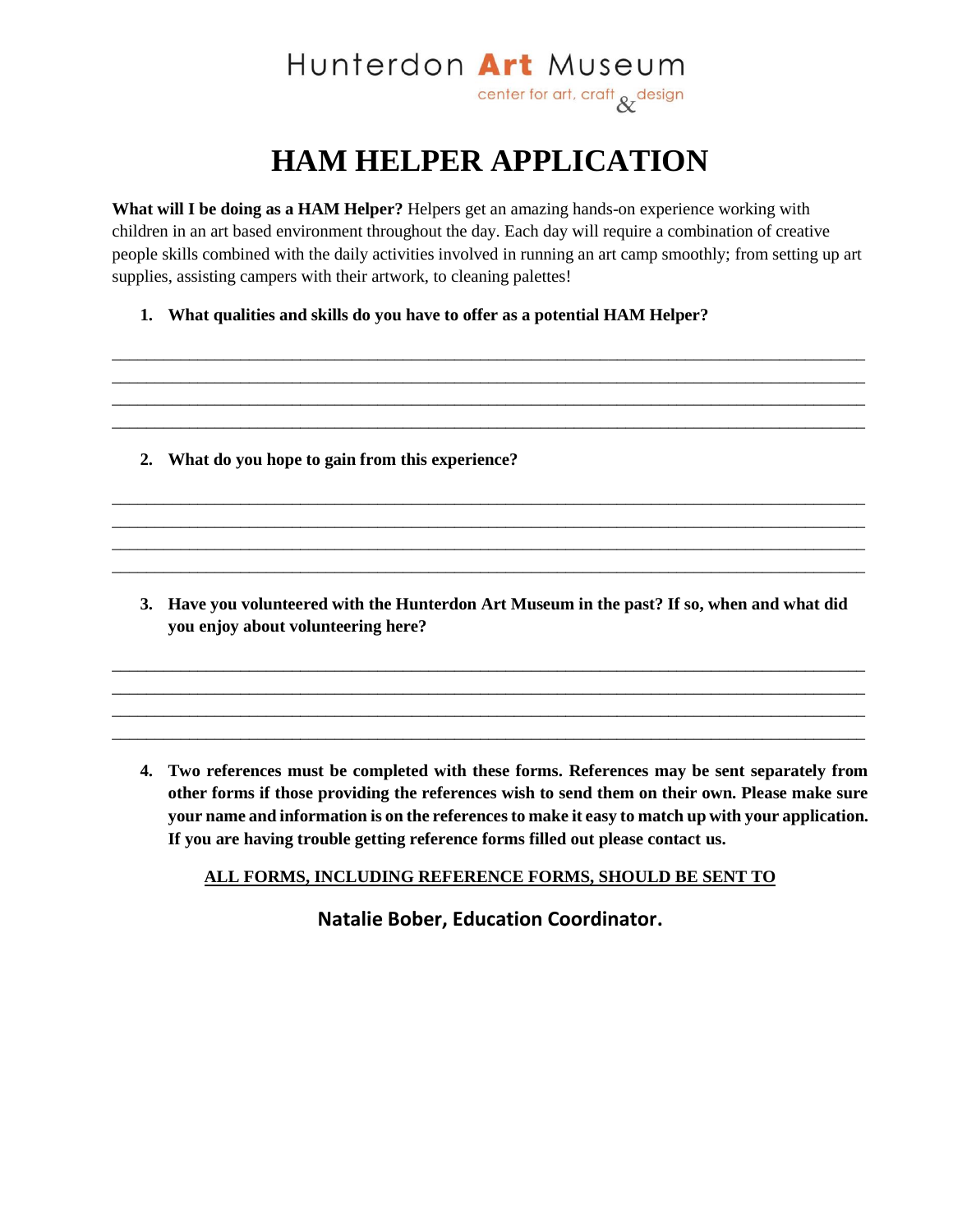### **HAM Summer Camp 2022 Schedule**

Please check the weeks that you are interested in / available to volunteer as a HAM Helper. Please also circle **ALL DAY** (**8:30 a.m. to 4:30 p.m. with a lunch break from 12-1 p.m.**), **A.M.** (**8:00 am to 12:30 p.m.**), **OR P.M.** (**12:00 p.m. to 4:30 p.m.**). Please note: All Helpers are asked to commit to **at least two shifts** (the weeks do not have to be consecutive).

| Week 1: June $20 - 24$     | <b>ALL DAY</b> | A.M. | P.M. |
|----------------------------|----------------|------|------|
| Week 2: June $27 -$ July 1 | <b>ALL DAY</b> | A.M. | P.M. |
| Week 3: July $5 - 8^*$     | <b>ALL DAY</b> | A.M. | P.M. |
| Week 4: July $11 - 15$     | <b>ALL DAY</b> | A.M. | P.M. |
| Week 5: July $18 - 22$     | <b>ALL DAY</b> | A.M. | P.M. |
| Week 6: July 25 - 29       | <b>ALL DAY</b> | A.M. | P.M. |
| Week 7: August $1-5$       | <b>ALL DAY</b> | A.M. | P.M. |
| Week 8: August $8 - 12$    | <b>ALL DAY</b> | A.M. | P.M. |
| Week 9: August 15 - 19     | ALL DAY        | A.M. | P.M. |

*\*Please note, there is no camp on July 4.*

### **HAM Helpers Orientation**

All HAM Helpers, both those new and returning, will need to attend the group orientation on June 9th from

4-5 p.m.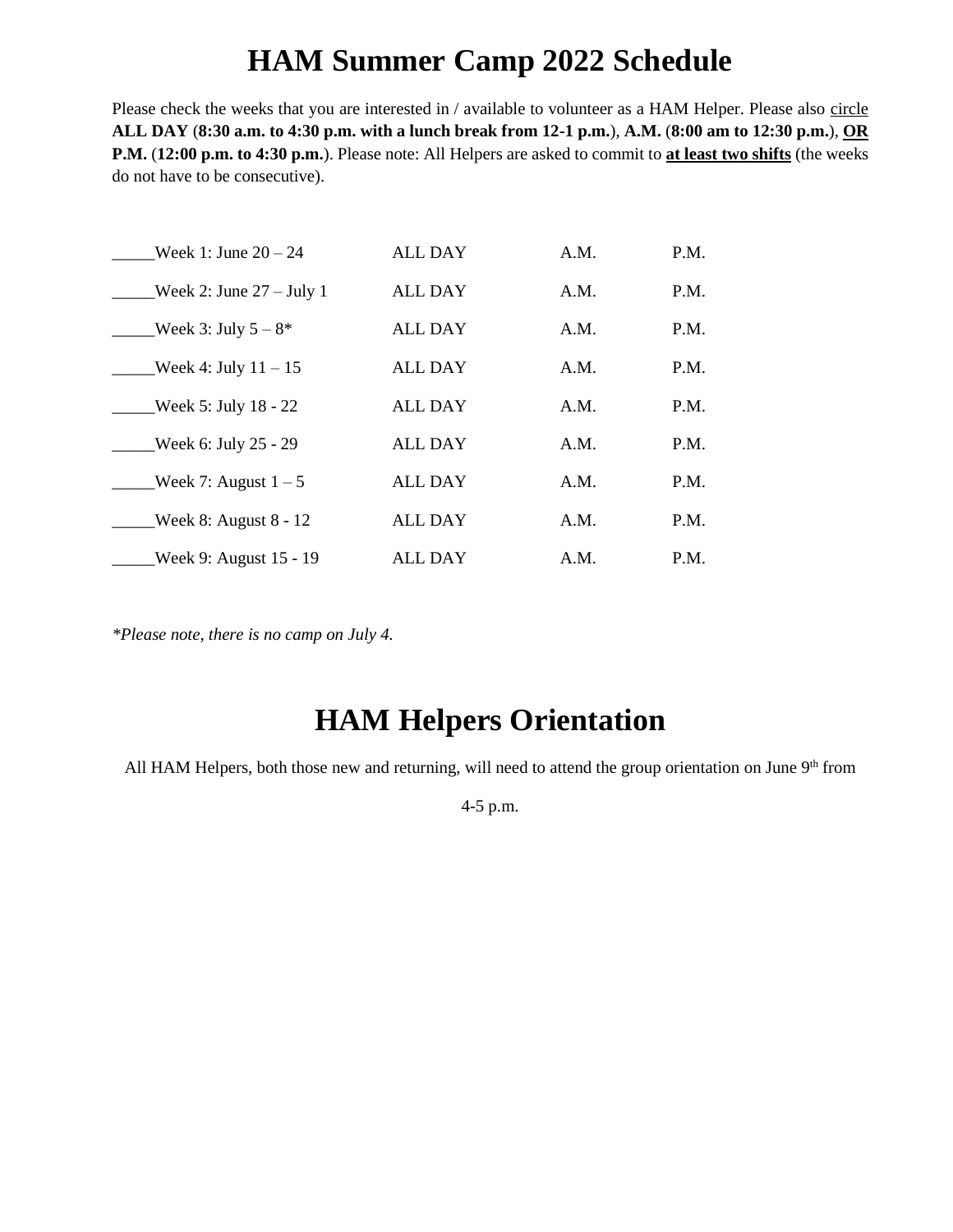

### HAM HELPER REFERENCE FORM

| Applicant Name: 1988. [19] Applicant Name: 1988. [19] Applicant Name: 1988. [19] Applicant Name: 1988. [19] Applicant Name: 1988. [19] Applicant Name: 1988. [19] Applicant Name: 1988. [19] Applicant Name: 1988. [19] Applic |  |
|--------------------------------------------------------------------------------------------------------------------------------------------------------------------------------------------------------------------------------|--|
|                                                                                                                                                                                                                                |  |
|                                                                                                                                                                                                                                |  |
|                                                                                                                                                                                                                                |  |
|                                                                                                                                                                                                                                |  |

HAM Helpers perform a variety of duties from assisting teachers and staff during camp and lunch hour to cleaning palettes and sweeping. Helpers get a lot of hands-on experience working with children, but much help is needed with set-up, clean-up, and checkout each day. Helpers are an integral part of the camp program. Their work helps ensure that camp runs smoothly. Please help us assess the suitability of the applicant to be a HAM Helper by rating them on the following traits.

|               |                                                   | Leadership      |   |           |
|---------------|---------------------------------------------------|-----------------|---|-----------|
| 1             | $\overline{2}$                                    | 3               | 4 | 5         |
| Poor          |                                                   |                 |   | Excellent |
|               |                                                   | Responsibility  |   |           |
| 1             | 2                                                 | 3               | 4 | 5         |
| Poor          |                                                   |                 |   | Excellent |
|               | Respect (for authority and for others in general) |                 |   |           |
| 1             | $\overline{2}$                                    | 3               | 4 | 5         |
| Poor          |                                                   |                 |   | Excellent |
| Dependability |                                                   |                 |   |           |
| 1             | 2                                                 | 3               | 4 | 5         |
| Poor          |                                                   |                 |   | Excellent |
|               |                                                   | Trustworthiness |   |           |
| 1             | $\overline{2}$                                    | 3               | 4 | 5         |
| Poor          |                                                   |                 |   | Excellent |

Please include any additional comments below or on the back of this sheet.

**Please return this form by May 20, 2022 to the applicant or to [natalie@hunterdonartmuseum.org](mailto:natalie@hunterdonartmuseum.org) or 7 Lower Center St, Clinton, NJ 08809 attn: Natalie Bober.** *Thank you for your time and assistance.*

\_\_\_\_\_\_\_\_\_\_\_\_\_\_\_\_\_\_\_\_\_\_\_\_\_\_\_\_\_\_\_\_\_\_\_\_\_\_\_\_\_\_\_\_\_\_\_\_\_\_\_\_\_\_\_\_\_\_\_\_\_\_\_\_\_\_\_\_\_\_\_\_\_\_\_\_\_\_\_\_\_\_\_\_\_\_\_\_ \_\_\_\_\_\_\_\_\_\_\_\_\_\_\_\_\_\_\_\_\_\_\_\_\_\_\_\_\_\_\_\_\_\_\_\_\_\_\_\_\_\_\_\_\_\_\_\_\_\_\_\_\_\_\_\_\_\_\_\_\_\_\_\_\_\_\_\_\_\_\_\_\_\_\_\_\_\_\_\_\_\_\_\_\_\_\_\_ \_\_\_\_\_\_\_\_\_\_\_\_\_\_\_\_\_\_\_\_\_\_\_\_\_\_\_\_\_\_\_\_\_\_\_\_\_\_\_\_\_\_\_\_\_\_\_\_\_\_\_\_\_\_\_\_\_\_\_\_\_\_\_\_\_\_\_\_\_\_\_\_\_\_\_\_\_\_\_\_\_\_\_\_\_\_\_\_